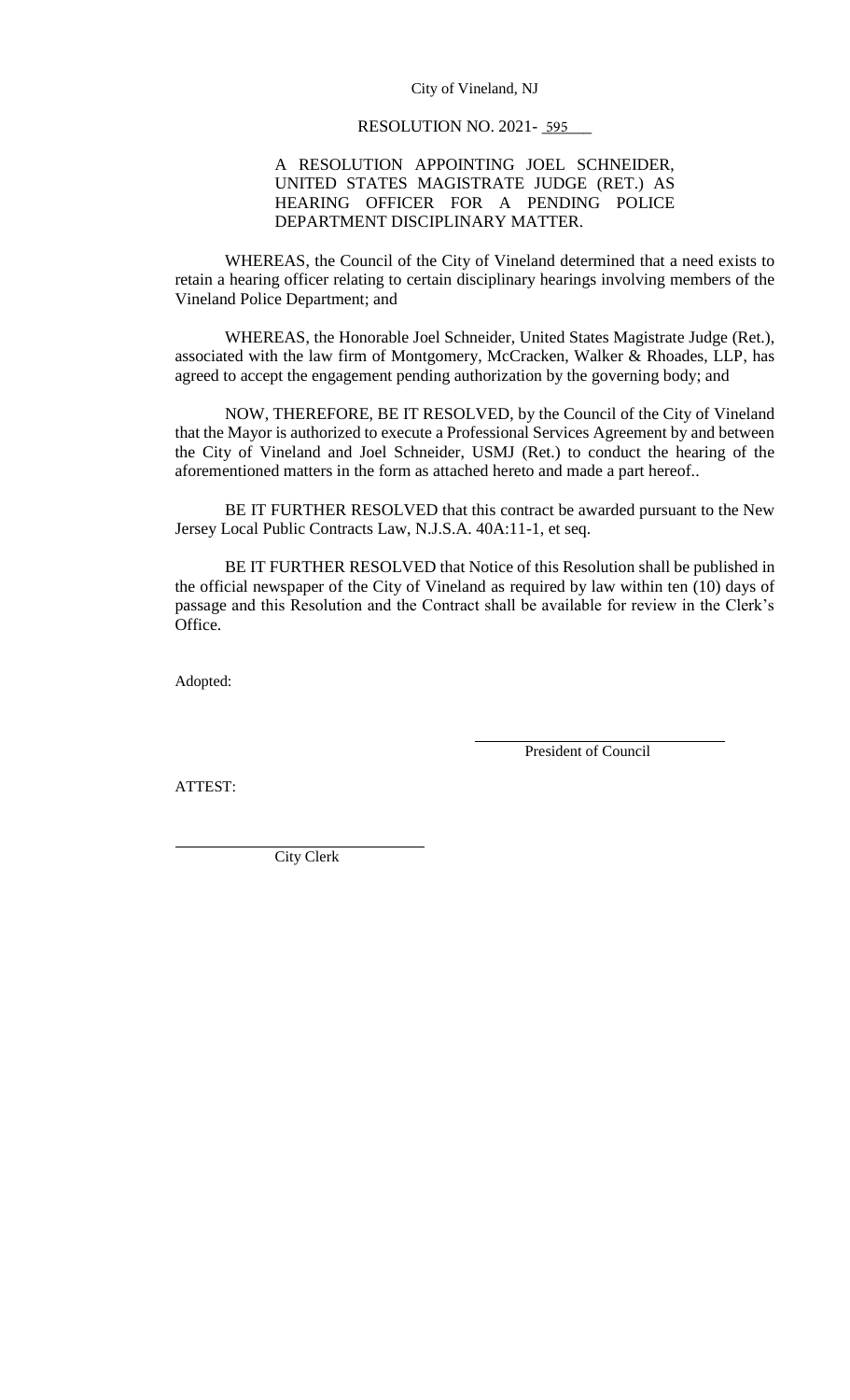## **HEARING OFFICER RETENTION AGREEMENT**

This Retention Agreement (hereinafter "Agreement") is made by, between, and among the Hon. Joel Schneider, USMJ (Ret.) of the Law Firm of Montgomery, McCracken, Walker & Rhoads LLP Cherry Hill, New Jersey (herein, the "Hearing Officer") and the City of Vineland ("City" or "Vineland") (collectively, the "Parties" or, individually, a "Party").

**WHEREAS,** the City of Vineland is in need of a hearing officer to conduct a neutral and impartial police hearing involving Vineland City Police Deputy Chief Rudolph Beu, Captain Adam Austino and Lieutenant Thomas Riordan under the Police Tenure of Office Act, N.J.S.A. 40A:14-147, et al. and applicable Civil Service Rules and Regulations; and

**WHEREAS,** the City, on information and advice of counsel, deems the Hearing Officer to be qualified to conduct the aforementioned police hearing; and

**WHEREAS,** the Hearing Officer will conduct the hearing impartially and objectively in accordance with governing legal and evidentiary standards, whereupon the Hearing Officer will render a decision for review and consideration by the governing body;

**NOW,** for and in consideration of the agreements, covenants and conditions herein contained, the adequacy and sufficiency of which are hereby expressly acknowledged by the Parties hereto, the Parties agree as follows:

# 1. **TERMS OF RETENTION.**

- (a) **Payment.** Subject to appropriate review and ratification by the City, the Hearing Officer will be paid at the rate of \$500.00 per hour for services as a Hearing Officer. Invoices of the Hearing Officer shall be sent directly to the Purchasing Agent on a monthly basis. Hearing Officer may also bill for the services of an associate at an hourly rate of. In connection with the execution of this Agreement, the Hearing Officer will provide a W-9. Should any further documentation be needed by the City for purposes of this engagement, the Hearing Officer will provide same in a prompt manner. The City will make best efforts to ensure prompt payment for services rendered.
- (b) **Vendor.** The Hearing Officer will serve as a vendor for the City of Vineland and shall abide by any and all rules, requirements, and regulations for the performance of duties as same.
- (c) **Taxes.** The City shall not be responsible for any tax withholdings and shall not be subject to any liability for any alleged failure to make necessary withholdings. The City shall be held harmless in this regard.